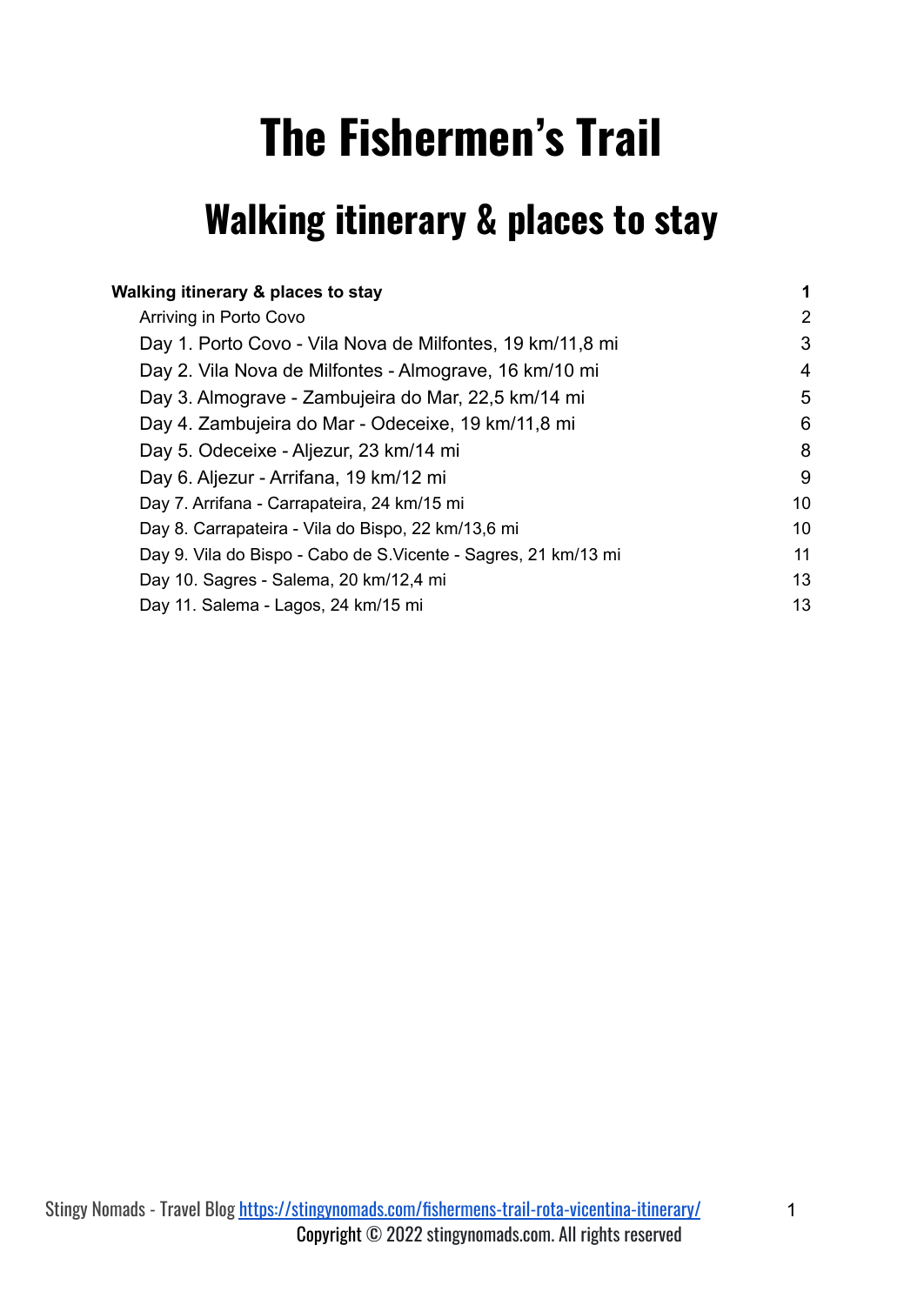# Arriving in Porto Covo

- <span id="page-1-0"></span>● Distance (from Lisbon) - 170 km
- Driving time (bus) 2 hours 15 minutes
- Price 15 Euro

Buses leave from Sete Rios bus station in Lisbon.

**Check the itinerary on [the Rede Expressos website](https://www.rede-expressos.pt/en) to confirm the departure time and to book tickets.**

| Hotel/hostel                                            | <b>Booking info</b>                  | <b>Price range</b> |
|---------------------------------------------------------|--------------------------------------|--------------------|
| Campsite Coast do Vizir                                 | +351 269 959 100<br>+351 968 526 833 | \$                 |
| Campsite Porto Covo                                     | +351 269 905 136<br>+351 269 905 942 | \$                 |
| Campsite Ilha do Pessegueiro (4<br>km outside the town) | +351 269 905 178                     | \$                 |
| <b>Hostel Ahoy Porto Covo</b>                           | book here*                           | \$                 |
| Apartamentos Campos 0                                   | book here                            | \$\$               |
| Parque de Campismo Porto Covo                           | book here                            | \$\$               |
| <b>Apartamentos Campos 1</b>                            | book here                            | \$\$               |
| Ze Inácio Apartments                                    | +351 269 959 136                     | \$\$               |
| <b>Calmaria Guesthouse</b>                              | book here                            | \$\$-\$\$\$        |
| <b>Apartamentos Campos 2</b>                            | book here                            | \$\$\$             |
| A Casinha da Baia                                       | book here                            | \$\$\$             |
| Porto Covo Hotel Apartamento                            | book here                            | \$\$\$             |
| Hotel O Lugar                                           | book here                            | \$\$\$             |

#### Places to stay in Porto Covo

**\****Some links in this list are affiliates. If you click on one of these links and book accommodation, we will receive a small commission at no extra cost for you. Thank You!*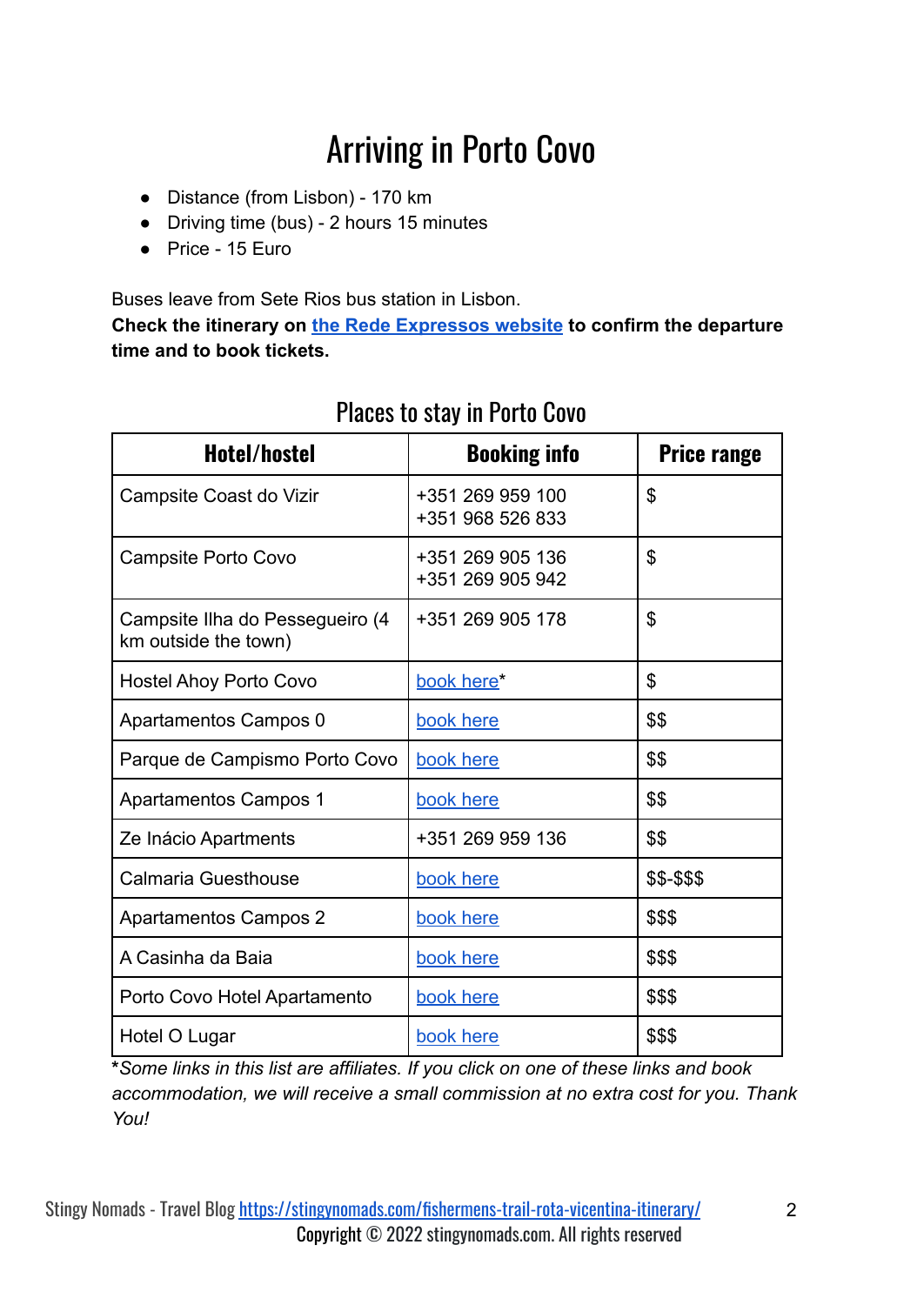# <span id="page-2-0"></span>Day 1. Porto Covo - Vila Nova de Milfontes, 19 km/11,8 mi

- Distance 19 km/11,8 mi
- Time 5 hours
- $\bullet$  Ascent 278 m
- Descent 292 m
- Difficulty level 3 out of 5 walking over sand dunes for most of the day



#### Elevation profile Day 1

#### Places to stay in Vila Nova de Milfontes

| Hotel/hostel                        | <b>Booking info</b> | <b>Price range</b> |
|-------------------------------------|---------------------|--------------------|
| <b>Camping Milfontes</b>            | +351 283 996 140    | \$                 |
| Camping Campiférias                 | +351 283 996 409    | \$                 |
| Apartamentos Patio Victoria         | book here           | \$                 |
| <b>Pirata Hostel Milfontes</b>      | book here           | \$                 |
| <b>Get Lost In Milfontes Hostel</b> | book here           | \$                 |
| Alojamiento Vitinho                 | book here           | $$ - $$            |
| Hotel Casa dos Arcos                | book here           | $$ - $$            |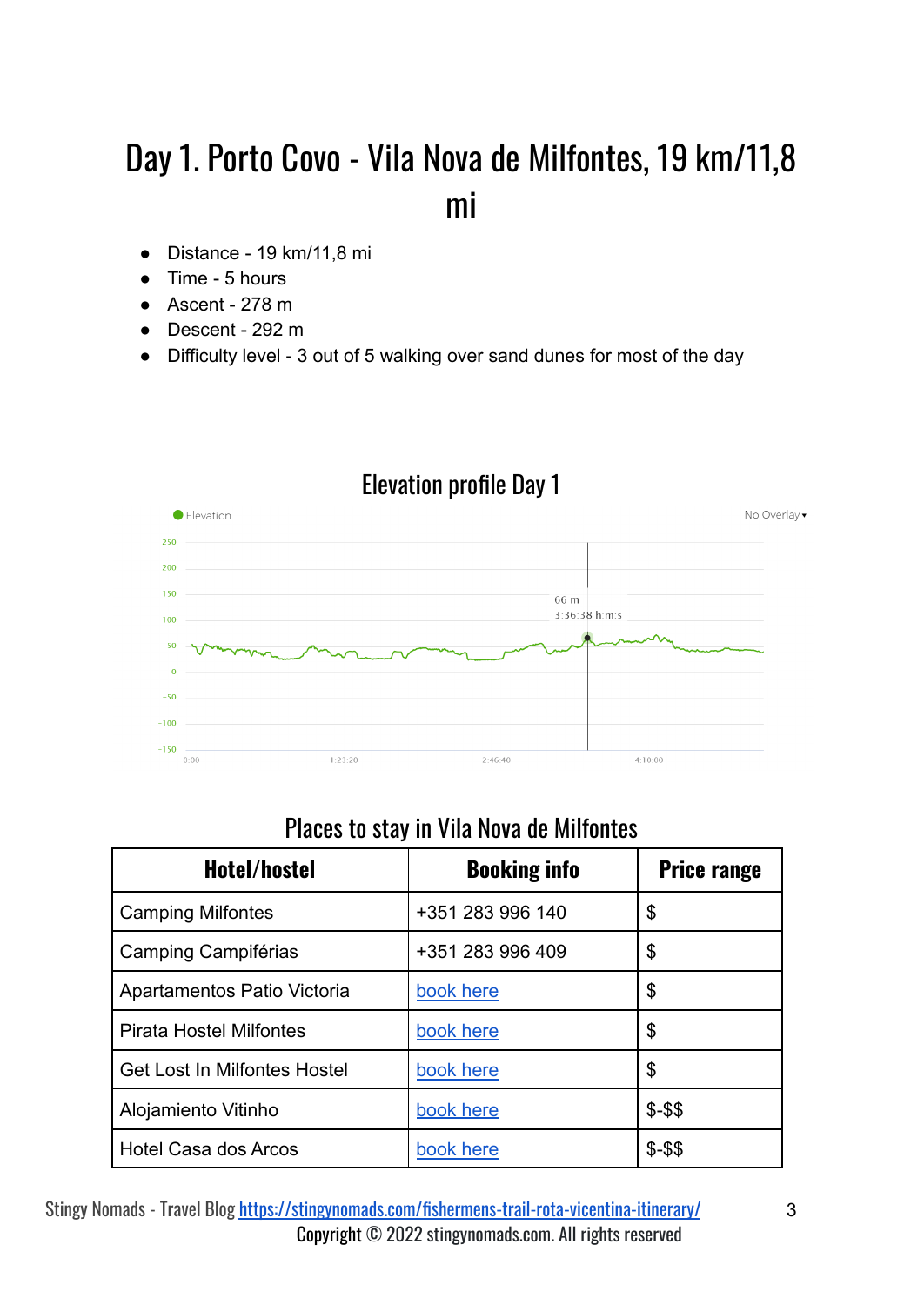| Soldavila                  | book here | $$ - $$ |
|----------------------------|-----------|---------|
| Alojamiento Vitinho 2      | book here | $$ - $$ |
| Casa das Hortências        | book here | \$\$    |
| <b>River Inn</b>           | book here | \$\$    |
| <b>Retromovement House</b> | book here | \$\$    |
| <b>Stressfree</b>          | book here | \$\$    |
| <b>Guarda Rios</b>         | book here | \$\$\$  |
| Casa No Rio                | book here | \$\$\$  |
| Quinta do Moinho de Vento  | book here | \$\$\$  |

# <span id="page-3-0"></span>Day 2. Vila Nova de Milfontes - Almograve, 16 km/10 mi

- Distance 16 km/10 mi
- Time 4 hours
- Ascent 204 m
- Descent 192 m
- Difficulty level 1 out of 5

Elevation profile Day 2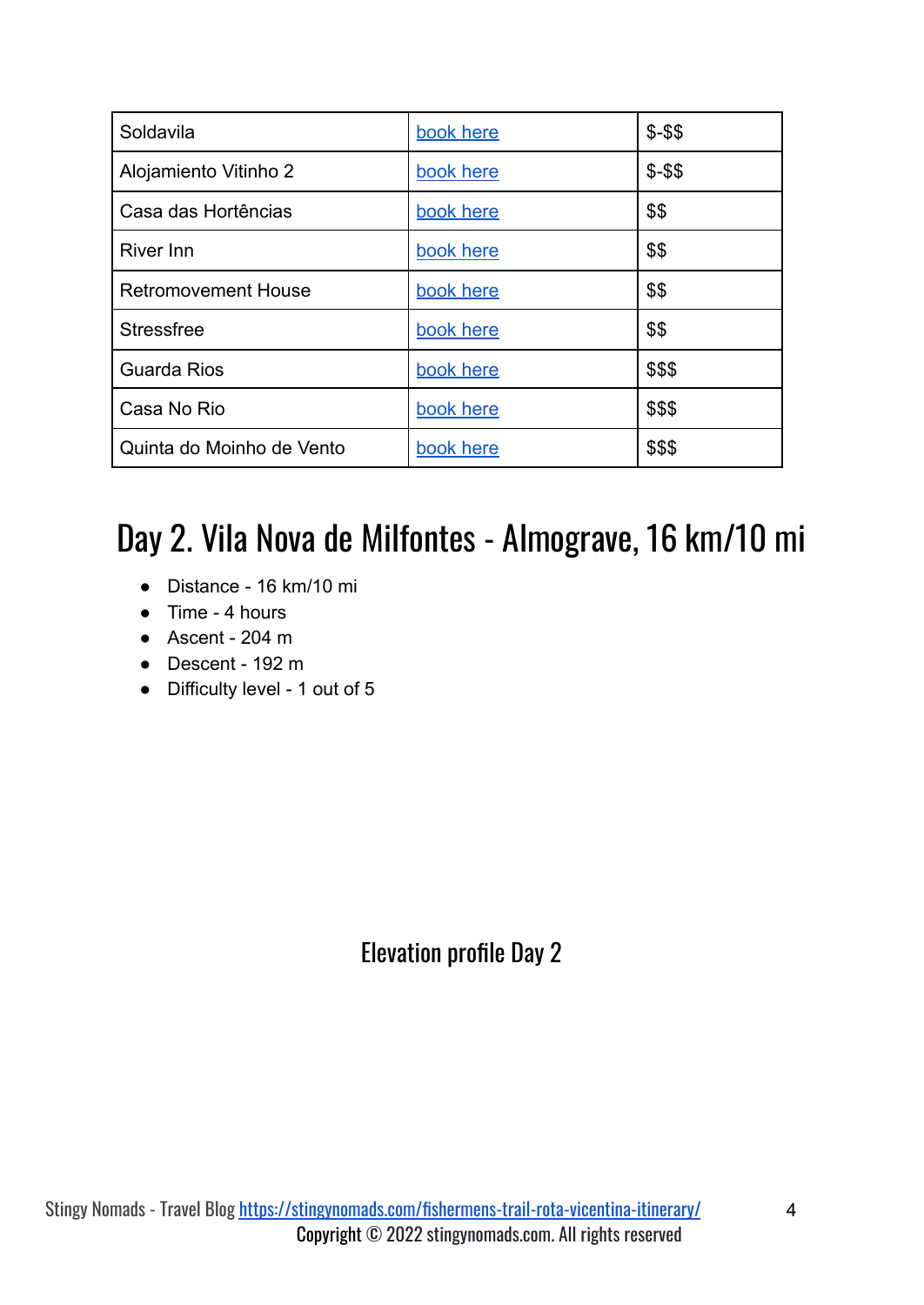

#### Places to stay in Almograve

| Hotel/hostel                      | <b>Booking info</b> | <b>Price range</b> |
|-----------------------------------|---------------------|--------------------|
| HI Almograve Pousada da Juventude | book here           | \$                 |
| Almograve Beach Hostel            | book here           | \$                 |
| Al Casa Paquito                   | book here           | $$ - $$            |
| Ergobeach House                   | book here           | $$ - $$            |
| Casa Isa                          | book here           | \$\$               |
| AL Casa das Andorinhas            | book here           | \$\$               |
| Almograve Beach House             | book here           | \$\$               |
| Almograve House                   | book here           | \$\$-\$\$\$        |

### <span id="page-4-0"></span>Day 3. Almograve - Zambujeira do Mar, 22,5 km/14 mi

- Distance 22,5 km/14 mi
- Time 5 hours 45 minutes
- $\bullet$  Ascent 293 m
- Descent 274 m
- Difficulty level 2 out of 5

#### Elevation profile Day 3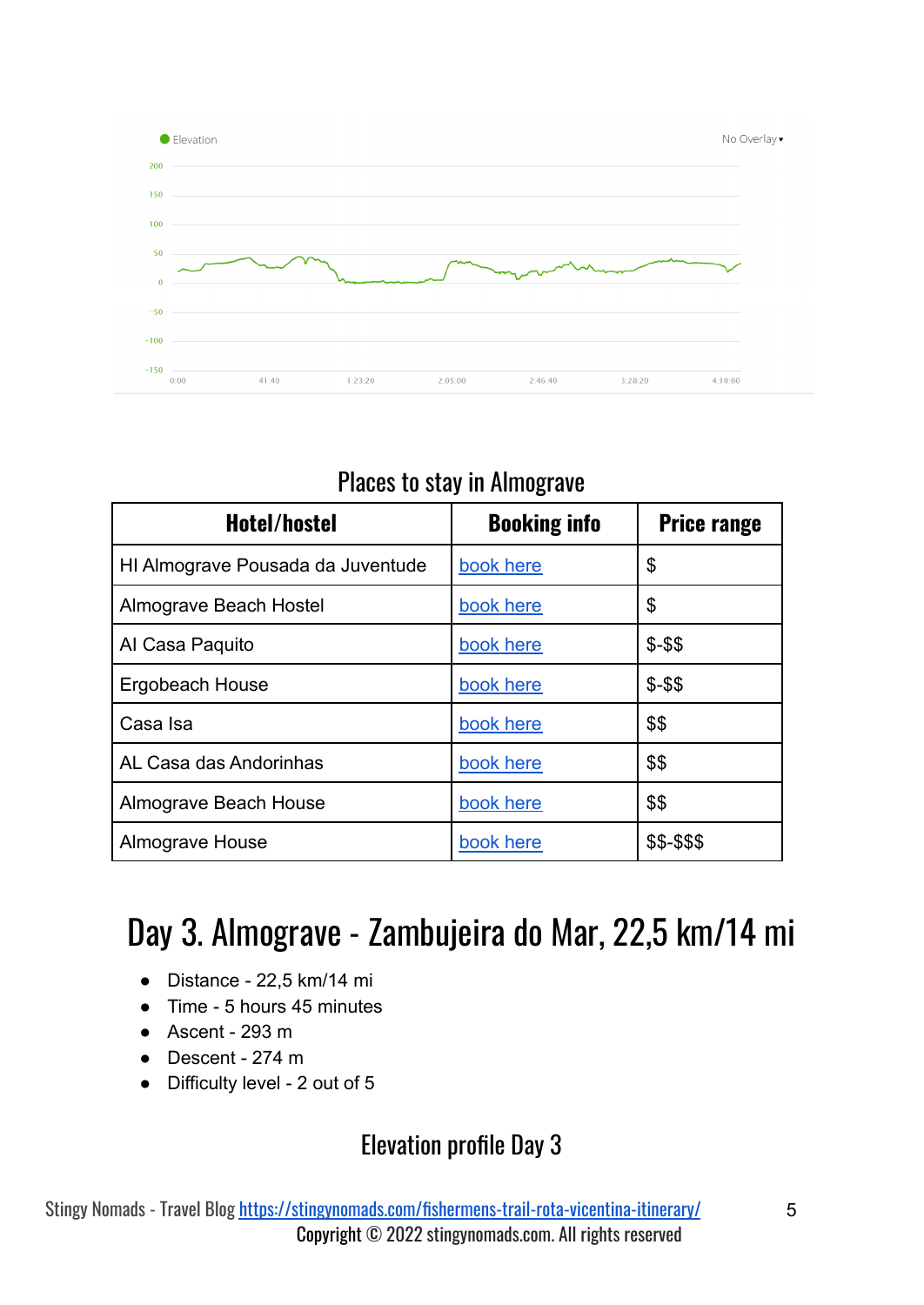

#### Places to stay in Zambujeira do Mar

| Hotel/hostel                                             | <b>Booking info</b>                                           | <b>Price range</b> |
|----------------------------------------------------------|---------------------------------------------------------------|--------------------|
| Camping Villa Park Zambujeira                            | info@campingzambujeira.com<br>(camping)<br>book here (studio) | $\mathfrak{S}$     |
| Hakuna Matata Hostel                                     | book here                                                     | \$                 |
| <b>Hostel Nature</b>                                     | book here                                                     | $\mathcal{L}$      |
| <b>Sunset Beach House</b>                                | book here                                                     | \$                 |
| Ondazul                                                  | book here                                                     | \$\$               |
| <b>Sunset Beach House</b>                                | book here                                                     | \$\$               |
| Alojamiento Sol Nascente                                 | book here                                                     | \$\$               |
| Alojomiento Local Mira Mar                               | book here                                                     | \$\$               |
| Rosa dos Ventos                                          | book here                                                     | \$\$               |
| Casa da Praia                                            | book here                                                     | \$\$-\$\$\$        |
| <b>AZUL</b>                                              | book here                                                     | \$\$\$             |
| Quinta Altavista do Carvalhal<br>(2 km outside the town) | book here                                                     | \$\$\$             |

# <span id="page-5-0"></span>Day 4. Zambujeira do Mar - Odeceixe, 19 km/11,8 mi

● Distance - 19 km/11,8 mi

Stingy Nomads - Travel Blog <https://stingynomads.com/fishermens-trail-rota-vicentina-itinerary/> 6 Copyright © 2022 stingynomads.com. All rights reserved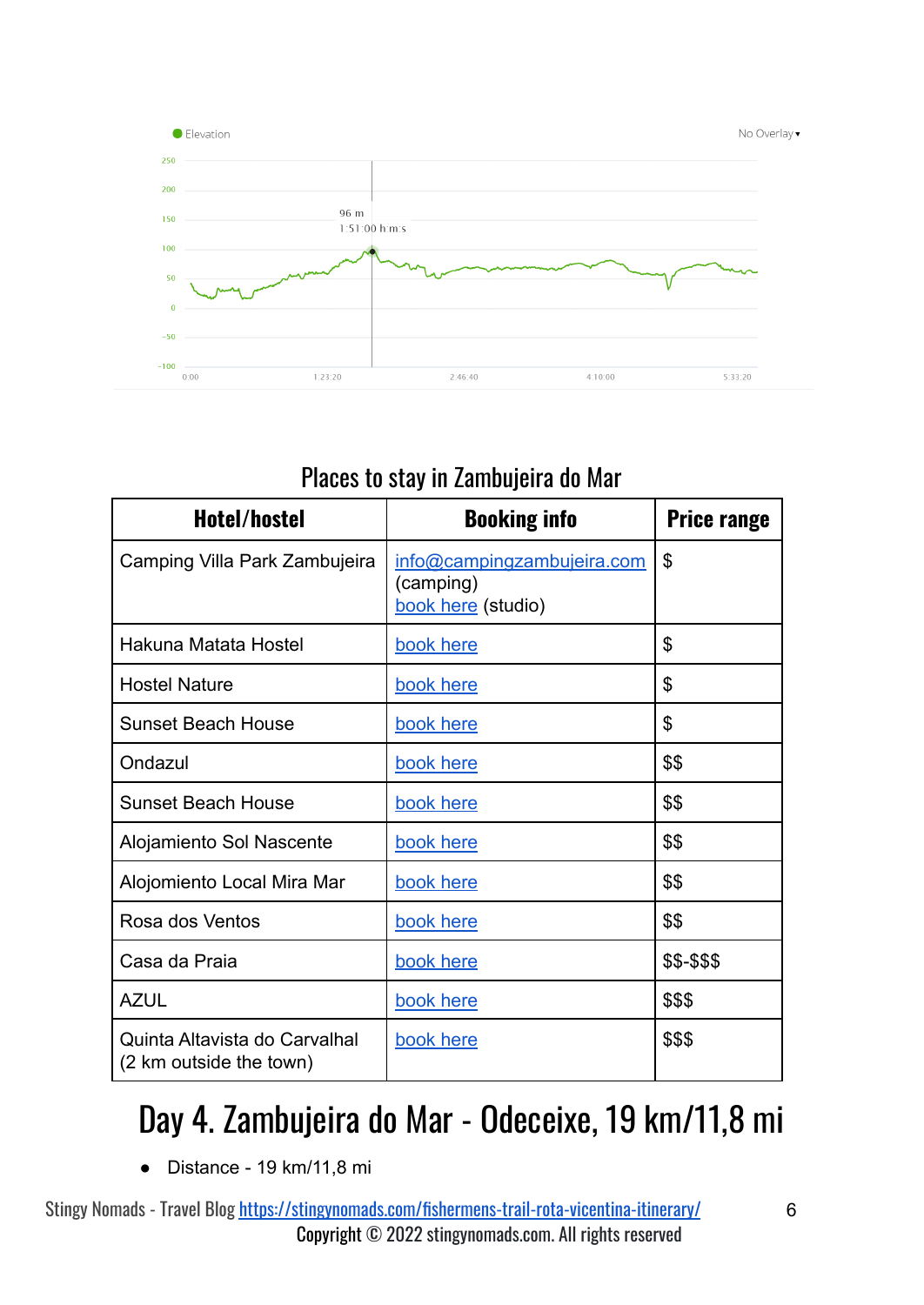- Time 4 hours 50 minutes
- $\bullet$  Ascent 403 m
- Descent 423 m
- Difficulty level 2 out of 5

#### Elevation profile Day 4



#### Places to stay in Odeceixe

| Hotel/hostel                       | <b>Booking info</b>                                | <b>Price</b><br>range |
|------------------------------------|----------------------------------------------------|-----------------------|
| Parque de Campismo São Miguel      | +351 282 947 145 (camping)<br>book here (bungalow) | $$ - $$               |
| <b>Bohemian Antique Guesthouse</b> | book here                                          | \$                    |
| <b>Hostel Seixe</b>                | book here                                          | \$                    |
| Horta do Vale                      | book here                                          | $$ - $$               |
| <b>Surf Seixe Guesthouse</b>       | book here                                          | \$\$                  |
| Casa de Hospedes Margarida         | book here                                          | \$\$                  |
| Casa Luar                          | book here                                          | \$\$                  |
| Casa de Hospedes Celeste           | book here                                          | \$\$-\$\$\$           |
| Residência do Parque               | book here                                          | \$\$\$                |
| Sol Mar                            | book here                                          | \$\$\$                |

#### Places to stay in Playa de Odeceixe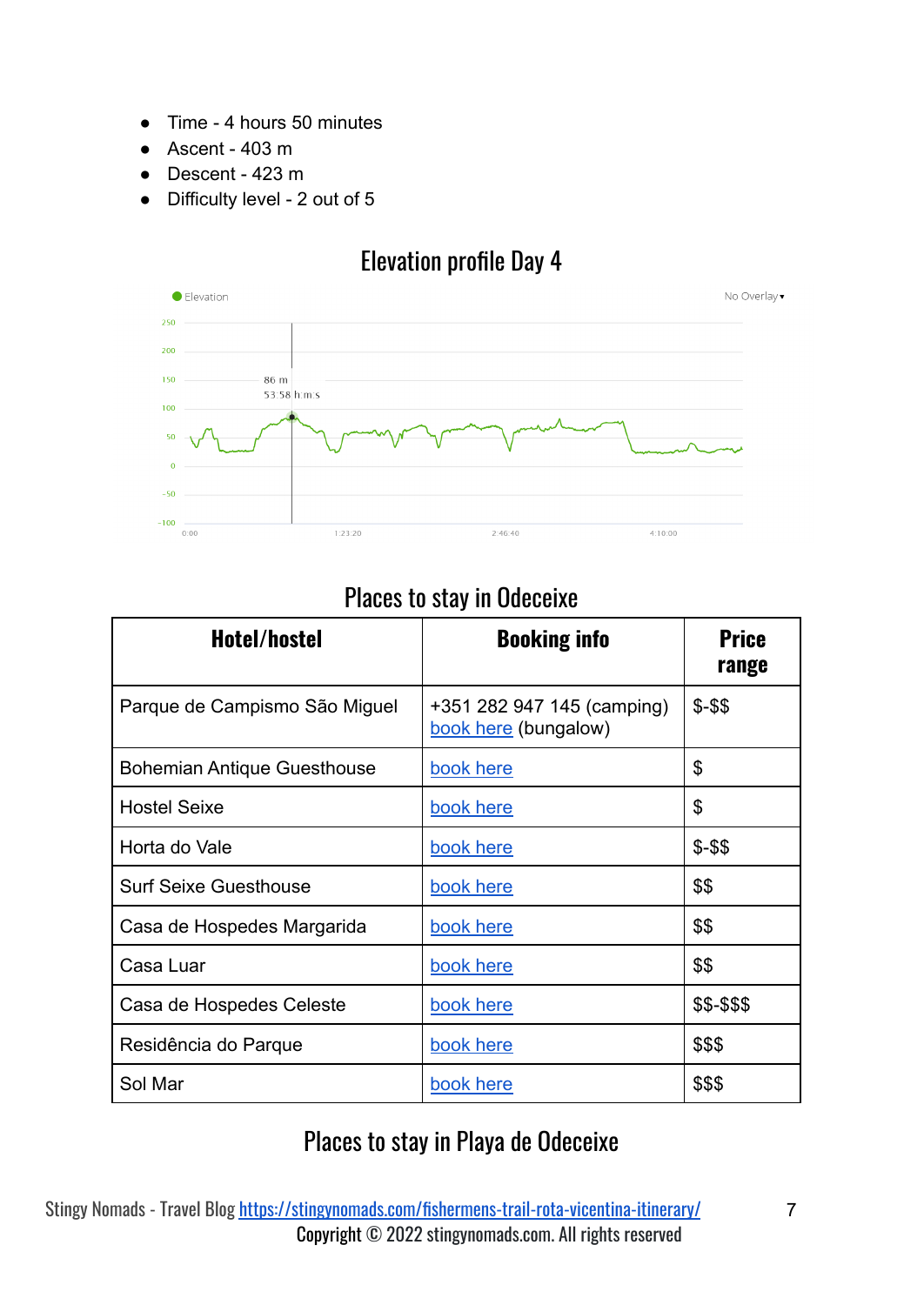| Hotel/hostel          | <b>Booking info</b> | <b>Price range</b> |
|-----------------------|---------------------|--------------------|
| Carlos's Beach Hostel | book here           | \$\$-\$\$\$        |
| Casa Dorita           | book here           | \$\$\$             |
| Casas do Zé           | book here           | \$\$\$             |

### Day 5. Odeceixe - Aljezur, 23 km/14 mi

- <span id="page-7-0"></span>● Distance - 23 km/14 mi (beach route) or 18 km/11 mi (inland route)
- Time 5 hours 30 minutes or 4 hours
- $\bullet$  Ascent 288 m
- Descent 280 m
- Difficulty level 2 out of 5



#### Elevation profile Day 5

#### Places to stay in Aljezur

| Hotel/hostel                 | <b>Booking info</b> | <b>Price range</b> |
|------------------------------|---------------------|--------------------|
| Camping Serrão               | (+351) 282 990 220  | \$                 |
| <b>Carpe Diem Aljezur</b>    | book here           | $$ - $$            |
| <b>Amazigh Design Hostel</b> | book here           | $$ - $$            |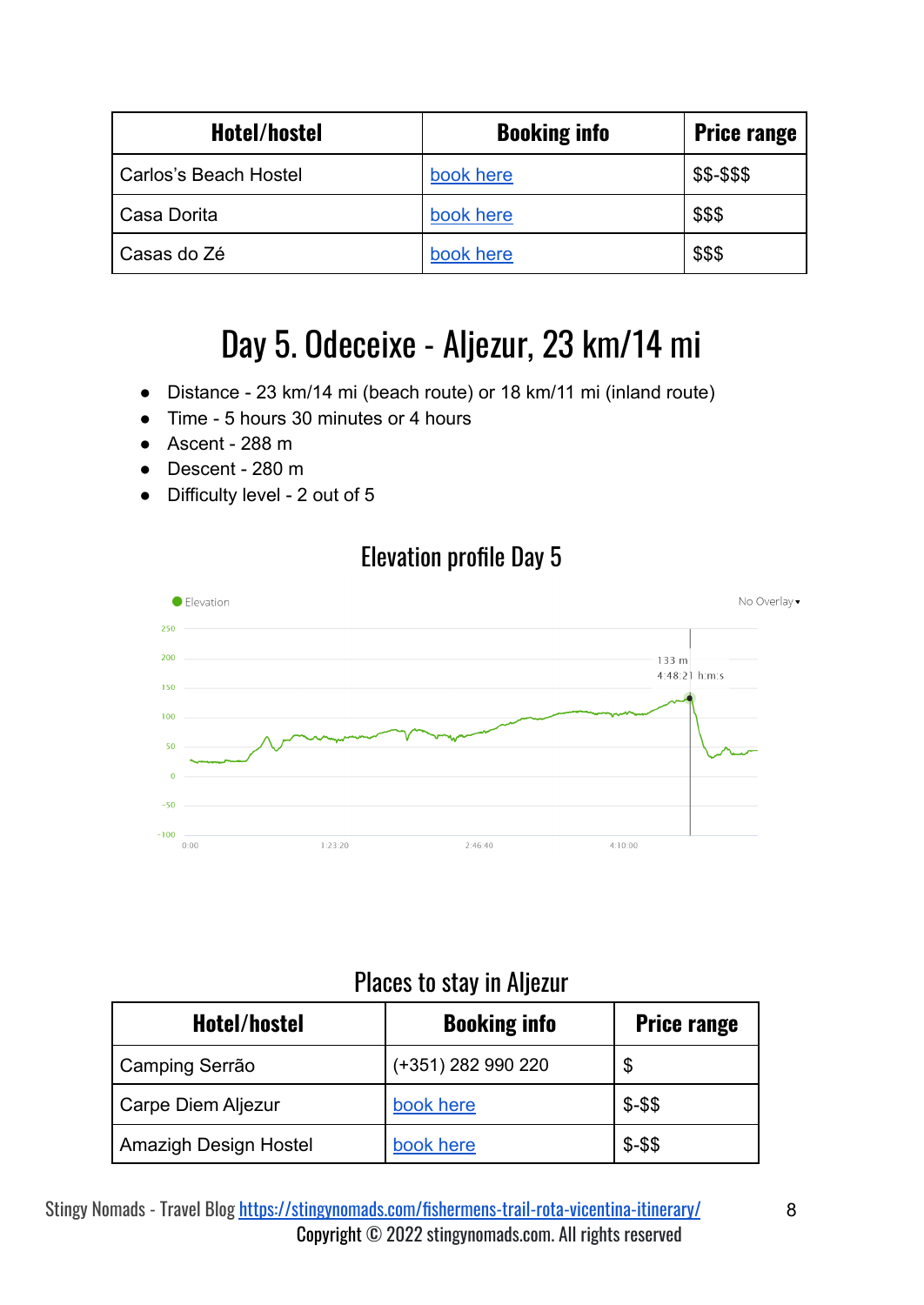| <b>Verdemar Guesthouse</b> | book here | \$\$   |
|----------------------------|-----------|--------|
| <b>Casinhas Proença</b>    | book here | \$\$   |
| Vicentina Hotel            | book here | \$\$\$ |
| Guesthouse A Leira         | book here | \$\$\$ |

### Day 6. Aljezur - Arrifana, 19 km/12 mi

- <span id="page-8-0"></span>● Distance - 19 km/12 mi (beach loop) or 12 km/7,5 mi (direct route)
- Time 4 hours 30 minutes or 3 hours
- $\bullet$  Ascent 428 m
- Descent 362 m
- Difficulty level 3 out of 5



#### Places to stay in Arrifana

| Hotel/hostel                          | <b>Booking info</b> | <b>Price range</b> |
|---------------------------------------|---------------------|--------------------|
| <b>Hi Arrifana Destination Hostel</b> | book here           | $$ - $$            |
| Solar dos Vales                       | book here           | \$\$               |
| <b>Endless Summer Surf House</b>      | book here           | \$\$               |
| Villa Arrifana                        | book here           | \$\$-\$\$\$        |
| Arrifana Destination Boutique         | book here           | \$\$\$             |
| Arrifana Retreat                      | book here           | \$\$\$             |

Stingy Nomads - Travel Blog <https://stingynomads.com/fishermens-trail-rota-vicentina-itinerary/> 9 Copyright © 2022 stingynomads.com. All rights reserved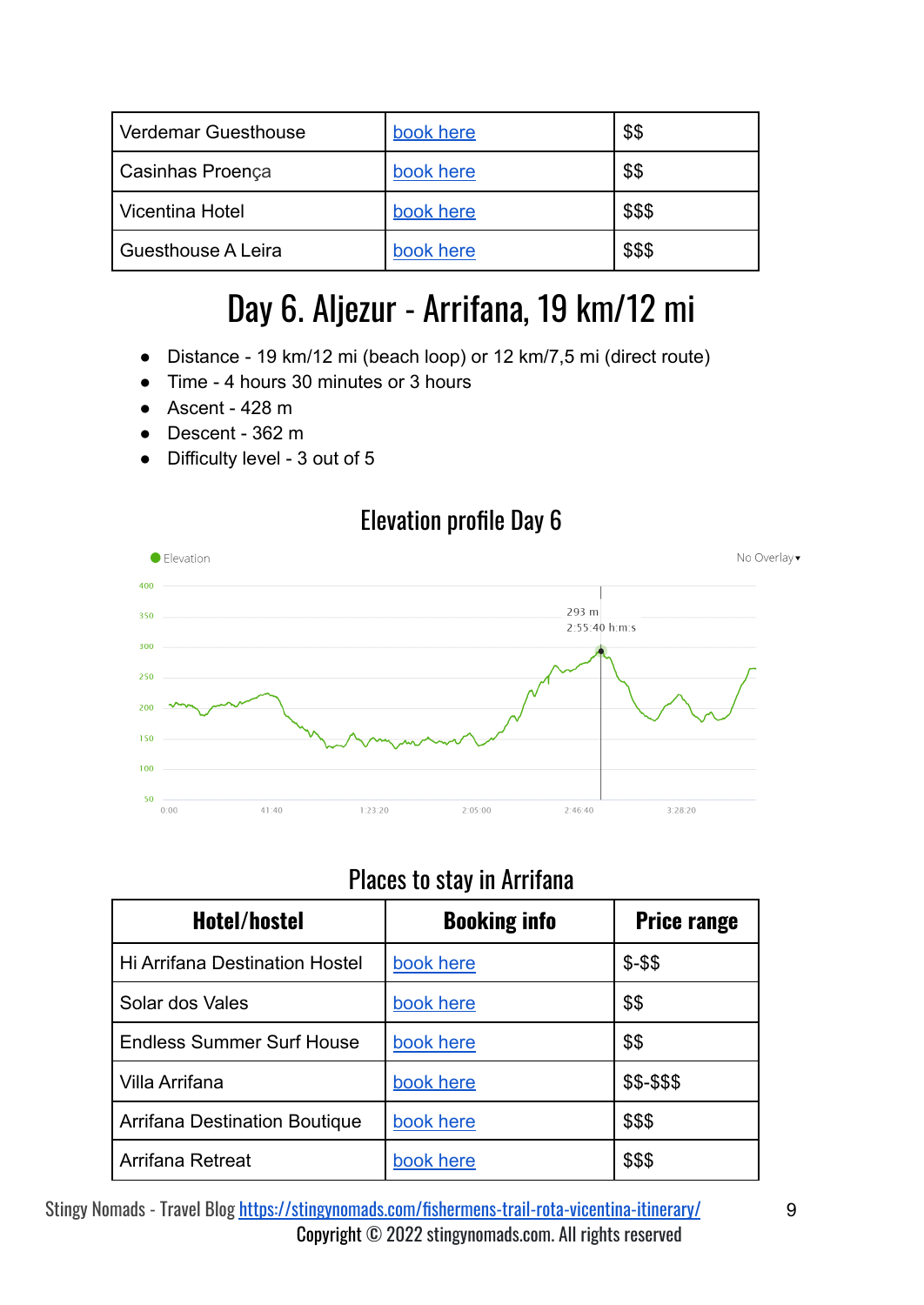# Day 7. Arrifana - Carrapateira, 24 km/15 mi

- <span id="page-9-0"></span>● Distance - 24 km/15 mi
- Time 5 hours
- $\bullet$  Ascent 555 m
- Descent 619 m
- Difficulty level 4 out of 5

#### Elevation profile Day 7



#### Places to stay in Carrapateira

| Hotel/hostel                      | <b>Booking info</b> | <b>Price range</b> |
|-----------------------------------|---------------------|--------------------|
| Casa da Estela                    | book here           | $$ - $$            |
| Carrapateira Lodge                | book here           | $$ - $$            |
| Hostel do Mar                     | +351 960 269 668    | $$ - $$            |
| Cato                              | book here           | \$\$               |
| Apartamento do Boa Vista          | book here           | \$\$               |
| <b>Apartment Sound of Silence</b> | book here           | \$\$-\$\$\$        |
| Carrapateiramar Guesthouse        | book here           | \$\$\$             |

### <span id="page-9-1"></span>Day 8. Carrapateira - Vila do Bispo, 22 km/13,6 mi

- Distance 22 km/13,6 mi
- Time 4 hours 20 minutes

Stingy Nomads - Travel Blog <https://stingynomads.com/fishermens-trail-rota-vicentina-itinerary/> 10 Copyright © 2022 stingynomads.com. All rights reserved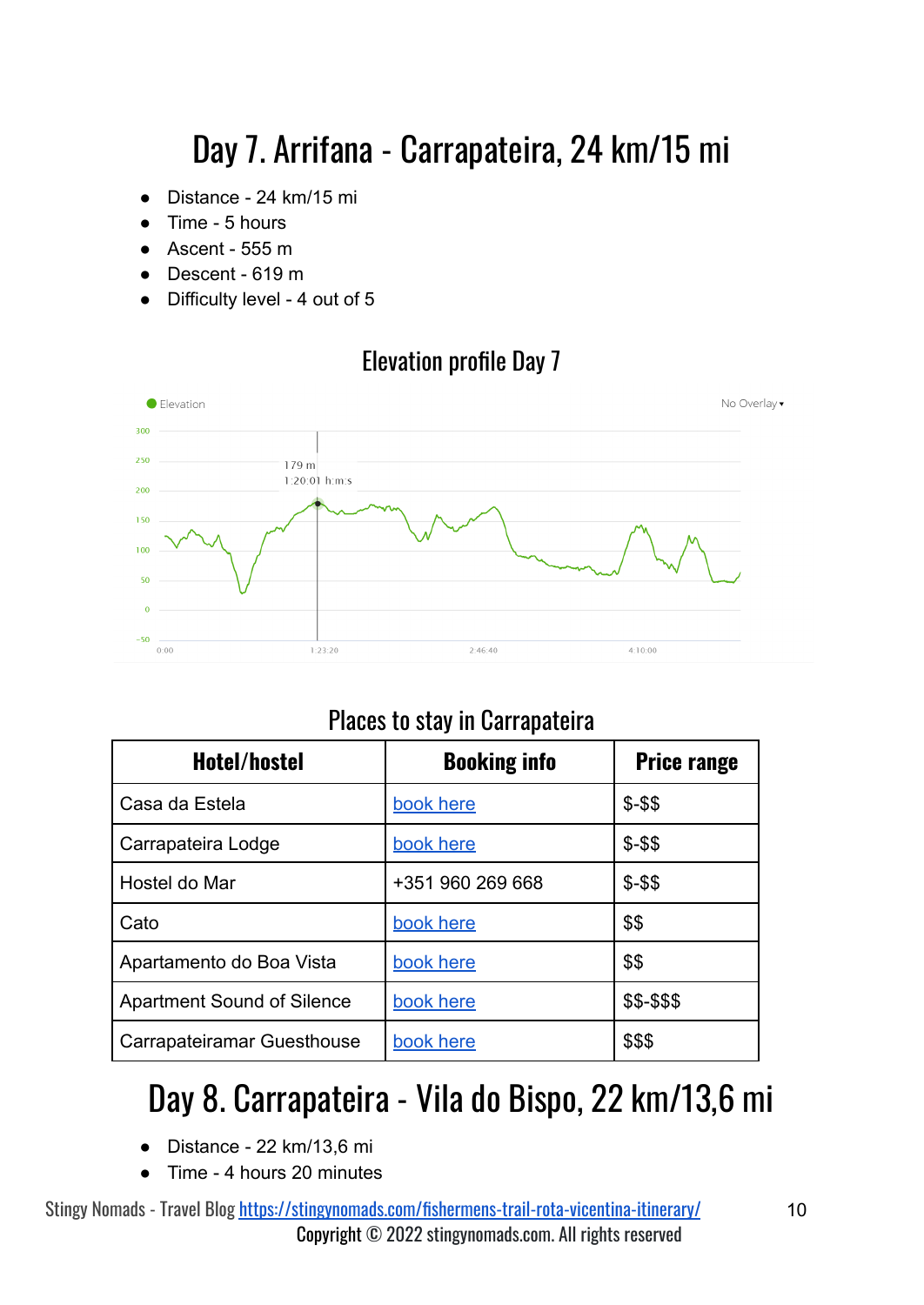- Ascent 418 m
- Descent 368 m
- Difficulty level 3 out of 5



#### Elevation profile Day 8

#### Places to stay in Vila do Bispo

| <b>Hotel/hostel</b>          | <b>Booking info</b> | <b>Price range</b> |
|------------------------------|---------------------|--------------------|
| Casa Mestre                  | book here           | \$\$               |
| Lila's Private Accommodation | book here           | \$\$               |
| Cozy Apartment Vila do Bispo | book here           | \$\$               |
| Ardmar B&B                   | book here           | \$\$               |
| Vivienda Familia Pedro       | book here           | \$\$               |
| Pure Flor de Esteva          | book here           | \$\$\$             |
| <b>Pure Fonte Velha</b>      | book here           | \$\$\$             |
| <b>Hotel Mira Sagres</b>     | book here           | \$\$\$             |

### <span id="page-10-0"></span>Day 9. Vila do Bispo - Cabo de S.Vicente - Sagres, 21 km/13 mi

- Distance 21 km/13 mi
- Time 5 hours
- Ascent 282 m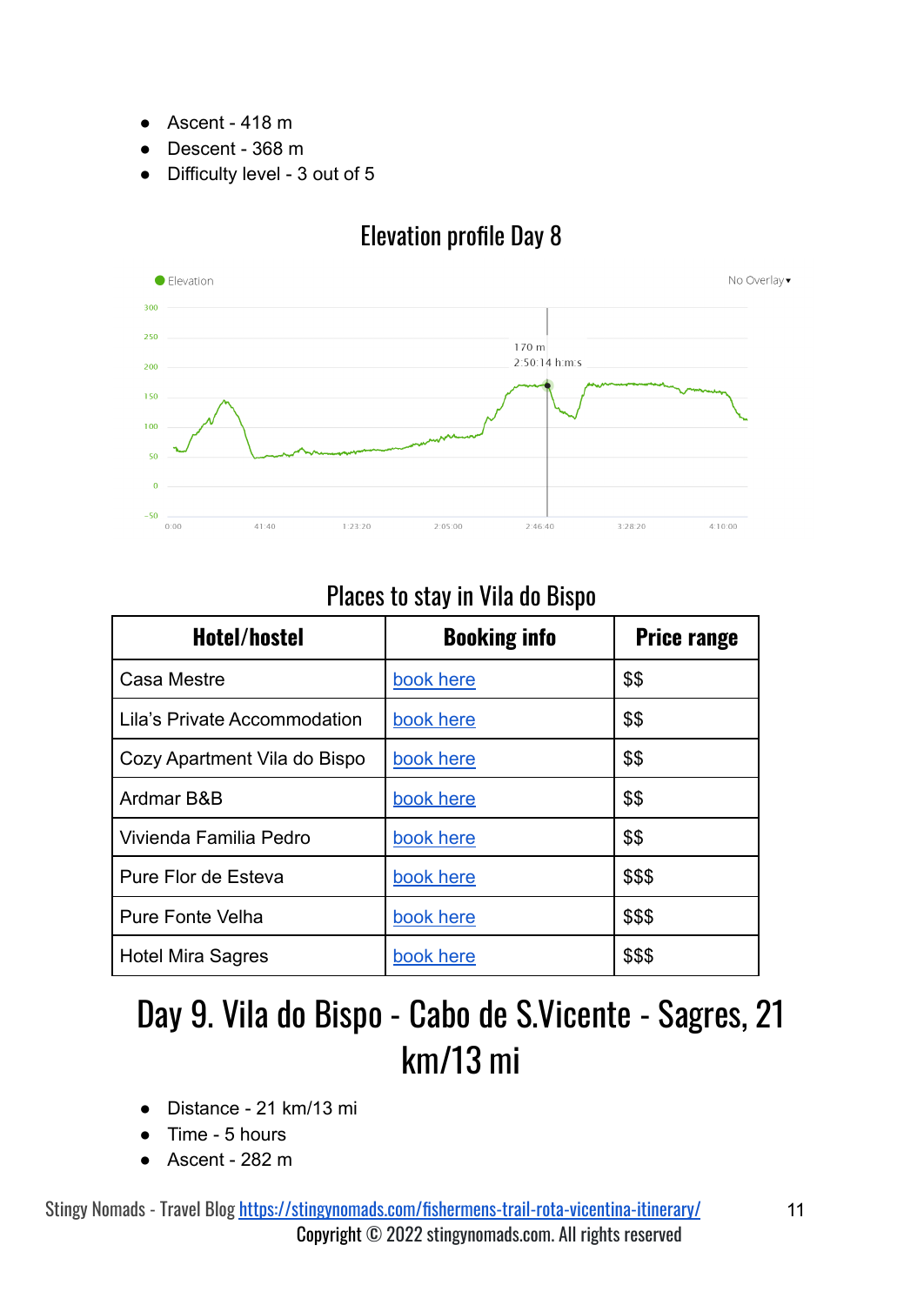- Descent 313 m
- Difficulty level 2 out of 5



#### Elevation profile Day 9

#### Places to stay in Sagres

| Hotel/hostel                             | <b>Booking info</b> | <b>Price range</b> |
|------------------------------------------|---------------------|--------------------|
| <b>Camping Orbitur Sagres</b>            | +351282624371       | \$                 |
| <b>Blacksheep Sagres</b>                 | book here           | \$                 |
| Sagres Sun Stay                          | book here           | \$                 |
| <b>Sagres Sunny Room</b>                 | book here           | \$                 |
| <b>Algarve Surf Hostel</b>               | book here           | \$                 |
| Pura Vida Divehouse                      | book here           | \$                 |
| Casa do Cabo de Santa Maria              | book here           | \$\$               |
| <b>Tonel Apartamentos Turisticos</b>     | book here           | \$\$               |
| Casa Grilo                               | book here           | \$\$               |
| Mareta Beach Boutique B&B                | book here           | \$\$               |
| <b>Aparthotel Navigator</b>              | book here           | \$\$               |
| Mareta Beach House Boutique<br>Residence | book here           | \$\$\$             |
| Memmo Baleeira Design<br><b>Hotels</b>   | book here           | \$\$\$             |

Stingy Nomads - Travel Blog <https://stingynomads.com/fishermens-trail-rota-vicentina-itinerary/> 12 Copyright © 2022 stingynomads.com. All rights reserved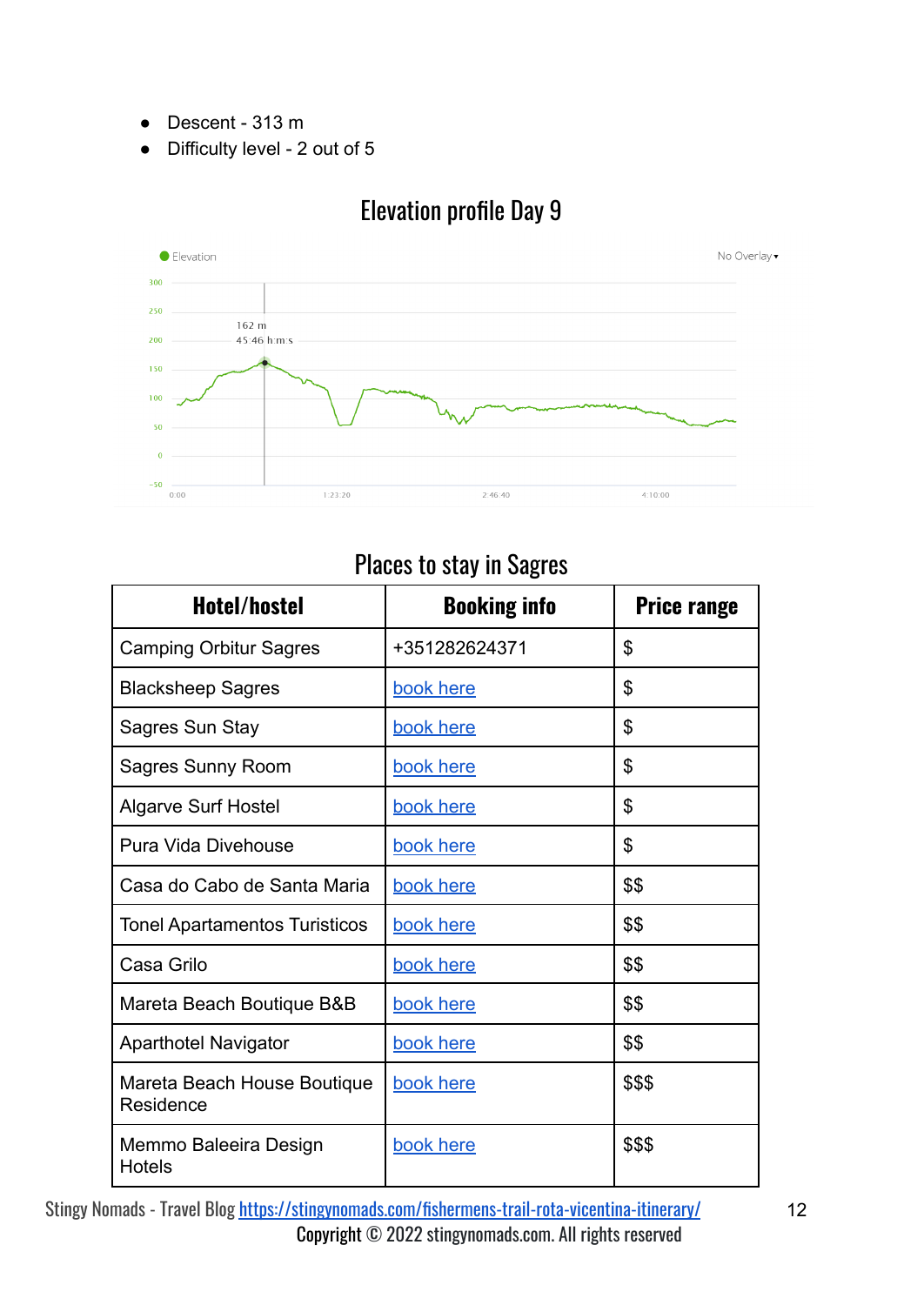### Day 10. Sagres - Salema, 20 km/12,4 mi

- <span id="page-12-0"></span>● Distance - 20 km/12,4 mi
- Time 4 hours
- $\bullet$  Ascent 553 m
- Descent 600 m
- Difficulty level 4 out of 5

#### Places to stay in Salema

| Hotel/hostel                      | <b>Booking info</b> | <b>Price range</b> |
|-----------------------------------|---------------------|--------------------|
| Salema Eco Camp                   | book here           | \$\$               |
| <b>Seaview Apartments</b>         | book here           | \$\$               |
| Salema Beach Apartment            | book here           | \$\$-\$\$\$        |
| Casa Cavala by<br>Sevencollection | book here           | \$\$\$             |

### Day 11. Salema - Lagos, 24 km/15 mi

- <span id="page-12-1"></span>● Distance - 24 km/15 mi
- Time 5 hours
- Ascent 620 m
- Descent 570 m
- Difficulty level 3 out of 5

#### Places to stay in Lagos

| Hotel/hostel                  | <b>Booking info</b> | <b>Price range</b> |
|-------------------------------|---------------------|--------------------|
| <b>Racing Mackerel Hostel</b> | book here           | \$                 |
| JJs Yard 2                    | book here           | \$                 |
| <b>JJs Yard</b>               | book here           | \$                 |
| Orange3 Hostel                | book here           | \$                 |